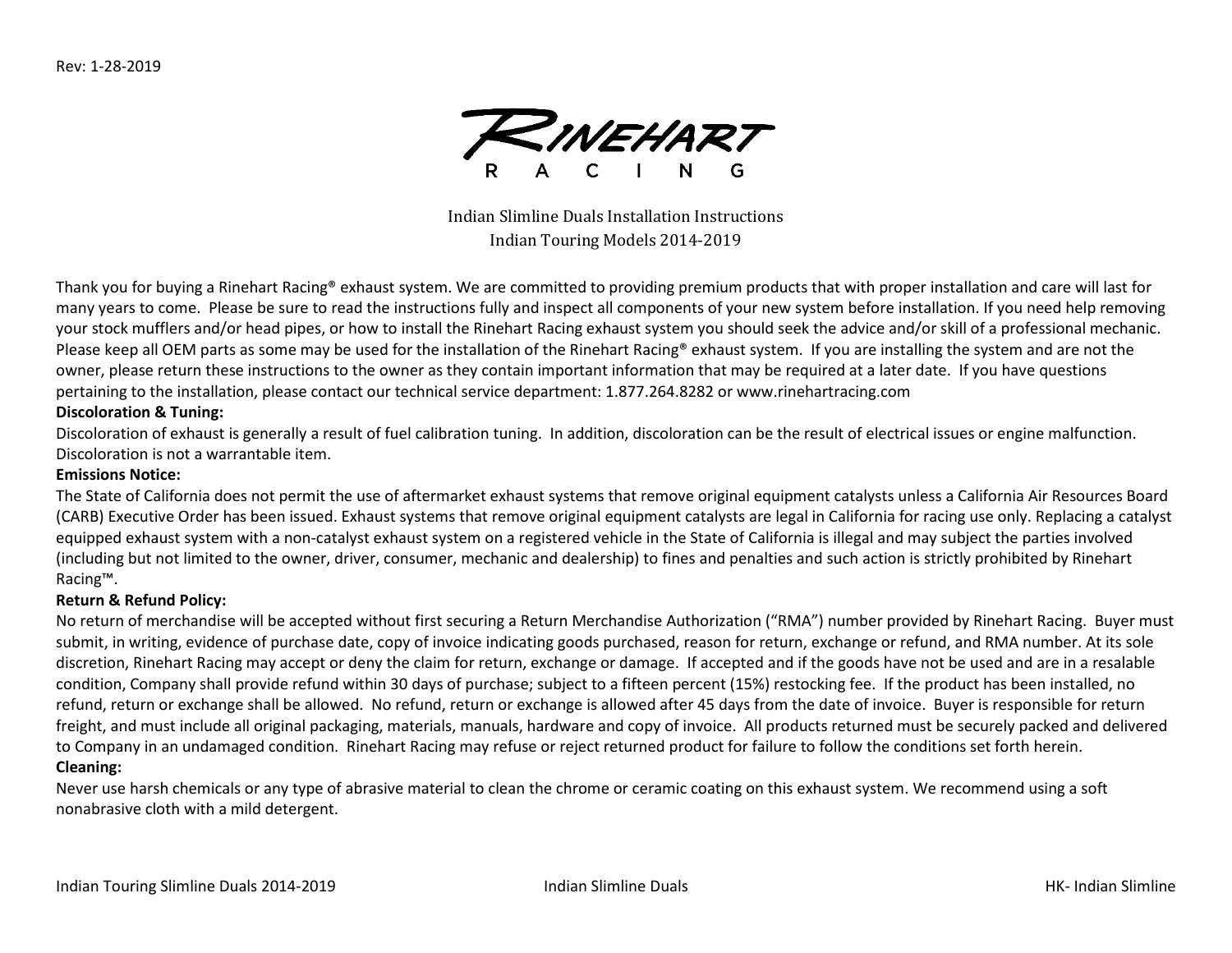#### Rev: 1-28-2019

#### **Proper Use of Product as Designed, Intended and Manufactured by Manufacturer:**

The Limited Warranty as described herein applies only when the Rinehart Racing™ system is installed correctly and used for its intended purpose. Warranty does not apply when damage is the result of normal wear and tear, improper use, neglect or incorrect engine calibration or tuning. Rinehart Racing™ mufflers are designed to be installed and used as originally assembled by the manufacturer. Modifying or removing the Rinehart Racing™ baffle may result in decreased performance and discoloration and furthermore, such action shall void the warranty. DO NOT remove the original baffle unless it is being replaced with an alternate Rinehart Racing™ baffle that is designed and intended for use on the specific model/make motorcycle being altered. UNDER NO CIRCUMSTANCES should a Rinehart Racing™ muffler be used without a proper baffle contained within the muffler. Doing so shall void the Limited Warranty as described herein. See Warranty Notice for more information. Rinehart Racing™ Mufflers are designed and intended for use ONLY on Rinehart Racing™ head pipes. Use and installation of Rinehart Racing™ Mufflers on any alternate aftermarket head pipe is strictly prohibited and is likely to result in discoloration which is not a warrantable item. Improper use of Rinehart Racing™ product, including but not limited to head pipes and mufflers, is strictly prohibited and will void the Limited Warranty as described herein. See Warranty Notice for more information.

#### **Provided Hardware**

- 1 Header mounting bracket 2-- 3/4" Front Floorboard Spacers
- 1 Cross under bracket 2— M10 x 1.5 X 45 Socket head bolts
- 2 Exhaust gaskets 3-- 1 13/16" Barrel clamps
- 2 18mm bung plugs 2— Muffler clamps
- 2 12mm bung plugs
- 1 Medallion shield clamp
- 9—Heatshield clamps
- 1 M8 x 1.25 x 30 hex bolt
- 1— M8 Nylock Flange nut

#### **Installation Instructions**

## *\*\*\*Disconnect negative battery terminal before starting any work.\*\*\**

- 1) Remove left and right saddlebags.
- 2) Remove right side front floorboard assembly from frame.
- 3) Remove mufflers and save for later installation.
- 4) Remove fin flange covers from motor to access header mounting nuts.
- 5) Remove the cross under exhaust pipe. Install the new cross under bracket using the M8x1.25x30 bolt and flange nut provided. **(Figure 1)**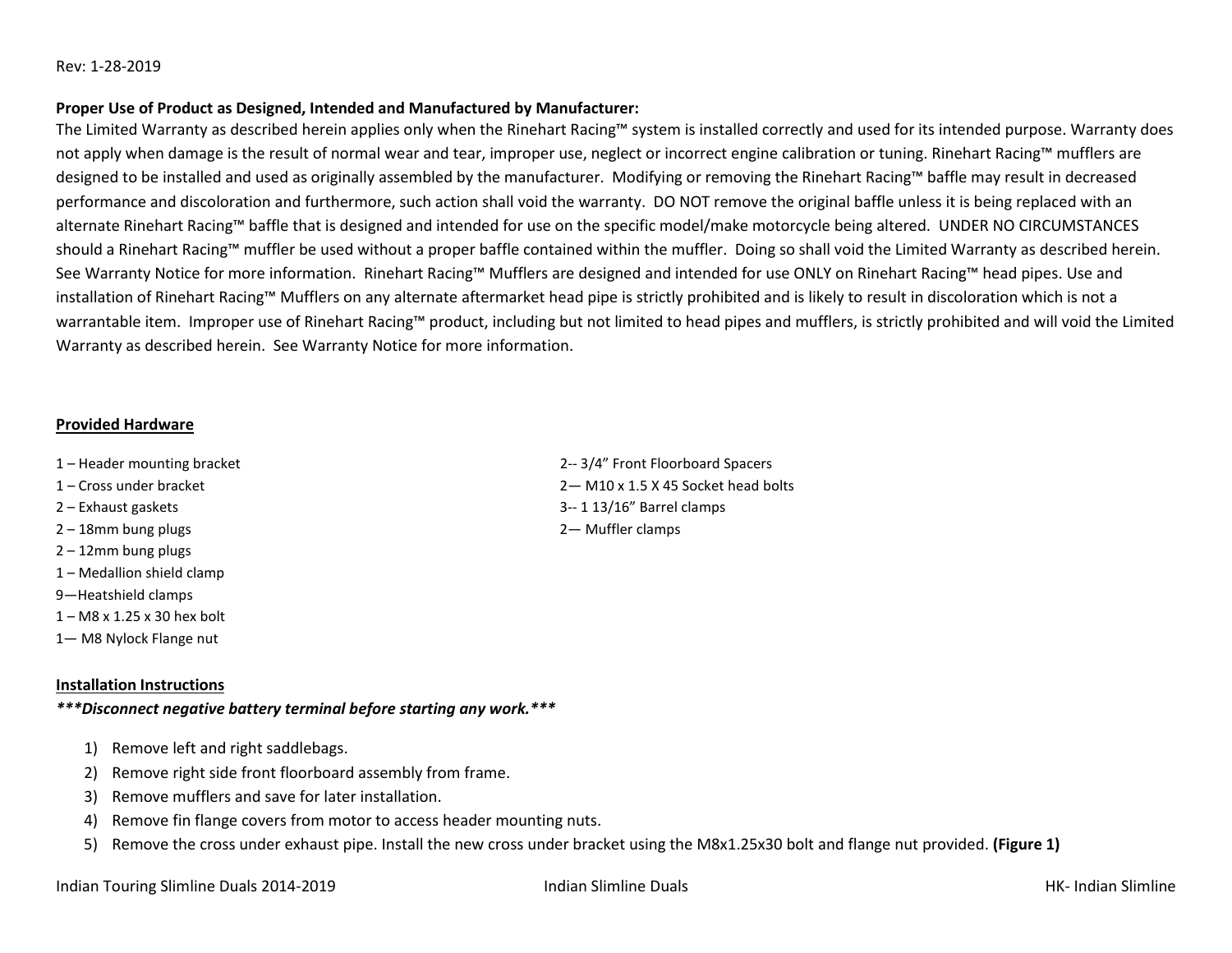- 6) Remove the heat shields and OE bolt from the right side header mounting bracket and save bolt for later use.
- 7) Loosen and remove the exhaust flange nuts and front header clamp then remove the OEM exhaust. Save flange nuts for installation later.
- 8) Carefully remove the O2 sensors from the OEM exhaust.
- 9) Remove the OEM exhaust gaskets from the cylinder heads. It may be necessary to pry the exhaust gaskets from the head using a scribe or a small screwdriver. Do not damage the cylinder head!
- 10) Install supplied exhaust gaskets, make sure to seat the new gaskets into the cylinder head. Failure to use provided gaskets WILL alter the fitment of the system.
- 11) If applicable, install both OEM O2 sensors into the front and rear Rinehart pipes. Torque 25 ft. lbs. Apply anti-seize (anti-seize is not provided) on O2 sensor threads before installing. (Do not get any anti-seize on O2 sensor tips.) Plug any unused bungs with the plugs provided.
- 12) Install one of the barrel clamps on rear header section expansion and another on the cross under expansion and align with the slots. **(Figure 2)**
- 13) Install the rear header, align rear exhaust port, and start but leave loose exhaust flange head nuts.
- 14) Install the front header by inserting it into the inlet and rear header. Finger-tighten the exhaust head flange nuts.
- 15) Slide barrel clamp on to rear header from the outlet end and install the header mounting bracket reusing stock bolt removed earlier. Snug clamp but do not tighten yet. **(Figure 3)**
- 16) Reconnect O2 sensor cables back into appropriate terminals and secure with zip ties or secure in the OE clip.
- 17) Install the barrel clamp on the cross under tube, slide fully onto main header and snug the barrel clamp. Place another clamp over the bracket installed earlier and snug. **(Figure 4)**
- 18) With everything finger tight, install mufflers on the header and reinstall bolts in rear mounting brackets. Check to verify the muffler clamps are flush with the back of the muffler inlet slots to ensure a proper seal on the header.
- 19) IN THIS ORDER!!! Tighten the cylinder head exhaust flange nuts. Torque to 10-12ft lbs. Allow for clearance around cam cover and tighten barrel clamp on front header, cross under tube and main header mounting bracket. Tighten cross under clamp. Tighten muffler clamps and rear mounting hardware on mufflers. Torque 8-10ft lbs.
- 20) Slide hose clamps through the welded tabs on the back of the shields making sure to align them so they are easily reached to tighten. Install front and rear heatshields on header. Install the muffler shields so they align with the front smaller portion of the mufflers. Install medallion shield and align clamp with slot cut in the lower shield.
- 21) Install right hand floor board assembly using the M10 x 1.5 X 45 bolts, and 3/4"round spacer, place between frame and floorboard assembly. **(Figure 5)**
- 22) Reinstall fin flange covers on motor using bolts removed earlier.
- 23) After the installation of the exhaust system, make sure to use an appropriate cleaner and microfiber cloth and wipe the surface clean before starting. Any marks left on the exhaust system will be permanently etched into the surface of the system if left on during the first heat cycle.